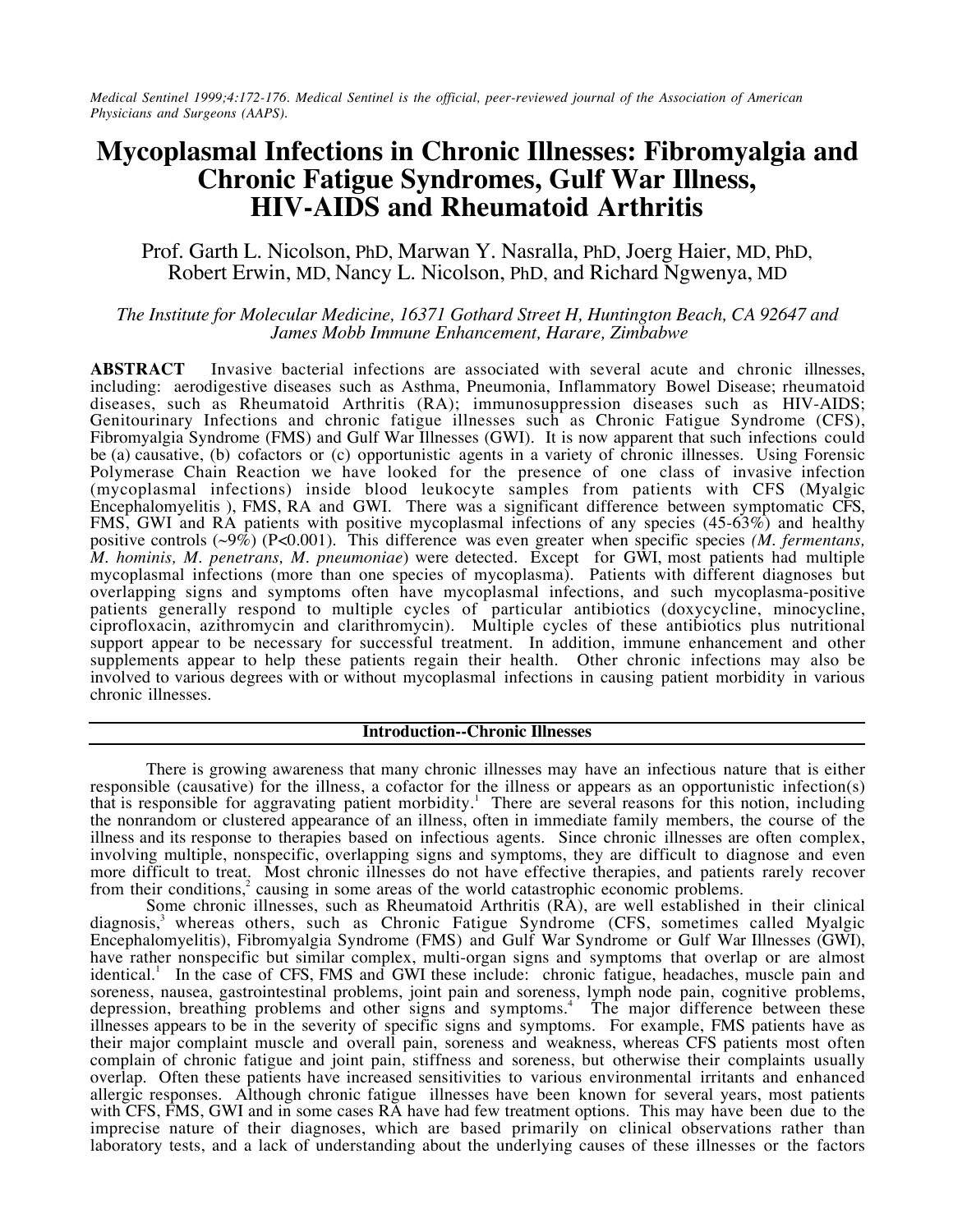responsible for patient morbidity.<sup>1</sup> These illnesses could have different initial causes or triggers but similar cofactors or similar opportunistic infections that cause significant morbidity.

## **Chronic Illnesses--Overlapping Signs and Symptoms**

The multiple signs and symptoms of FMS, CFS and GWI are complex, nonspecific and completely overlapping (Figure 1), suggesting that these illnesses are related and not completely separate syndromes.<sup>1</sup> In this figure only differences in the signs and symptoms after the onset of illness are shown, and the data for FMS and CFS have been combined, because previous studies indicated that with the exception of muscle pain and tenderness, there was essentially no difference in patient signs.<sup>4</sup> Illness Survey Forms were analyzed to determine the most common signs and symptoms at the time when blood was drawn from patients. The intensity of patient signs and symptoms prior to and after onset of illness was recorded on a 10-point rank scale (0-10, extreme). The data were arranged by 38 different signs and symptoms and were considered positive if the value after onset of illness was two or more points higher than prior to the onset of illness. The data in Figure 1 indicate that patients diagnosed with CFS or FMS had complex signs and symptoms that were similar to those reported for GWI. In addition, the presence of rheumatoid signs and symptoms in each of these disorders indicates that there are also similarities to  $RA$ .<sup>7</sup> Moreover, it is not unusual to find immediate family members who display similar signs and symptoms. For example, there is evidence that GWI has slowly spread to immediate family members,<sup>8</sup> and it is likely that it has also spread to some degree in the workplace.<sup>1</sup> A preliminary survey of approximately 1,200 GWI families indicated that approximately 77% of spouses and a majority of children born after the war had signs and symptoms similar or identical to veterans with GWI.<sup>8</sup>

In the absence of laboratory tests to the contrary, chronic illnesses are often misdiagnosed as somatoform disorders caused by stress and other nonorganic factors.<sup>9</sup> Patients with CFS, FMS and GWI usually have cognitive problems, such as short term memory loss, difficulty concentrating and other problems, and physicians who find psychological or psychiatric problems in these patients often decide that these conditions are caused by somatoform disorders, not organic problems.<sup>1</sup> Stress is often mentioned as an important factor or the important factor in these disorders. Indeed, GWI patients are often diagnosed with Post Traumatic Stress Disorder (PTSD) in veterans' and military hospitals.<sup>10</sup> The evidence that has been offered as proof that stress or PTSD is the source of GWI sickness is the assumption that veterans must have suffered from stress by virtue of the stressful environment in which they found themselves during the Gulf War,<sup>10</sup> but the veterans themselves do not feel that stress-related diagnoses are an accurate portrayal of their illnesses. Most testimony to date refutes the notion that stress is the major factor in GWI,<sup>11</sup> suggesting that stress, albeit important, is not the cause of GWI.<sup>12</sup> But most physicians would agree that stress can exacerbate chronic illnesses and suppress immune systems, suggesting that stress plays a secondary not primary role in chronic illnesses, such as GWI, CFS and FMS.<sup>1</sup> However, in the absence of physical or laboratory tests that can identify possible origins of FMS, CFS or GWI, many physicians accept that stress is the cause of these chronic illnesses. It has been only recently that other causes were seriously considered, including chronic infections. $^{13}$ 

#### **Mycoplasmal Infections in CFS, FMS and GWI**

We have been particularly interested in the association of certain chronic infectious agents with CFS, FMS and GWI, because these microorganisms can potentially cause most or essentially all of the signs and symptoms found in these patients.<sup>1,14</sup> One type of infection that elicited our attention was microorganisms of the class Molecutes, small bacterial mycoplasmas, lacking cell walls, that are capable of invading several types of human cells and are associated with a wide variety of human diseases. $14$ 

We have examined the presence of mycoplasmal blood infections in GWI, CFS and FMS patients. The clinical diagnosis of these disorders was obtained from referring physicians according to the patients' major signs and symptoms. Since the signs and symptoms of  $\overrightarrow{CFS}$  and FMS patients completely overlapped, these patients were therefore considered together (CFS/FMS).<sup>1</sup> Blood was collected, shipped over night at  $4^{\circ}$ C and processed immediately for PCR after purification of DNA using a Chelex procedure.<sup>1</sup>,  $\frac{7}{4}$  Detication of  $\frac{1}{2}$  Detication of  $\frac{1}{2}$  Detication of  $\frac{1}{2}$  Detication of  $\frac{1}{2}$  De Patients' blood was analyzed for the presence of mycoplasmal infections in blood leukocytes. Positive PCR results were confirmed if the PCR product was 717 base pairs in size using the genus-specific primers (or 850 base pairs for *M. fermentans* specific primers, etc.) along with a positive control of the same size in the same gel, and if a visible band obtained after hybridization with the internal probe.<sup>15</sup> The sensitivity and specificity of the PCR methods were determined by examining serial dilutions of purified DNA of *M. fermentans*, *M. pneumoniae, M. penetrans, M. hominis* and *M. genetalium*. Amounts as low as 10 fg of purified DNA were detectable for all species using the genus primers. The amplification with genus primers produced the expected fragment size in all tested species, which was confirmed by hybridization with an inner probe. $<sup>16</sup>$ </sup>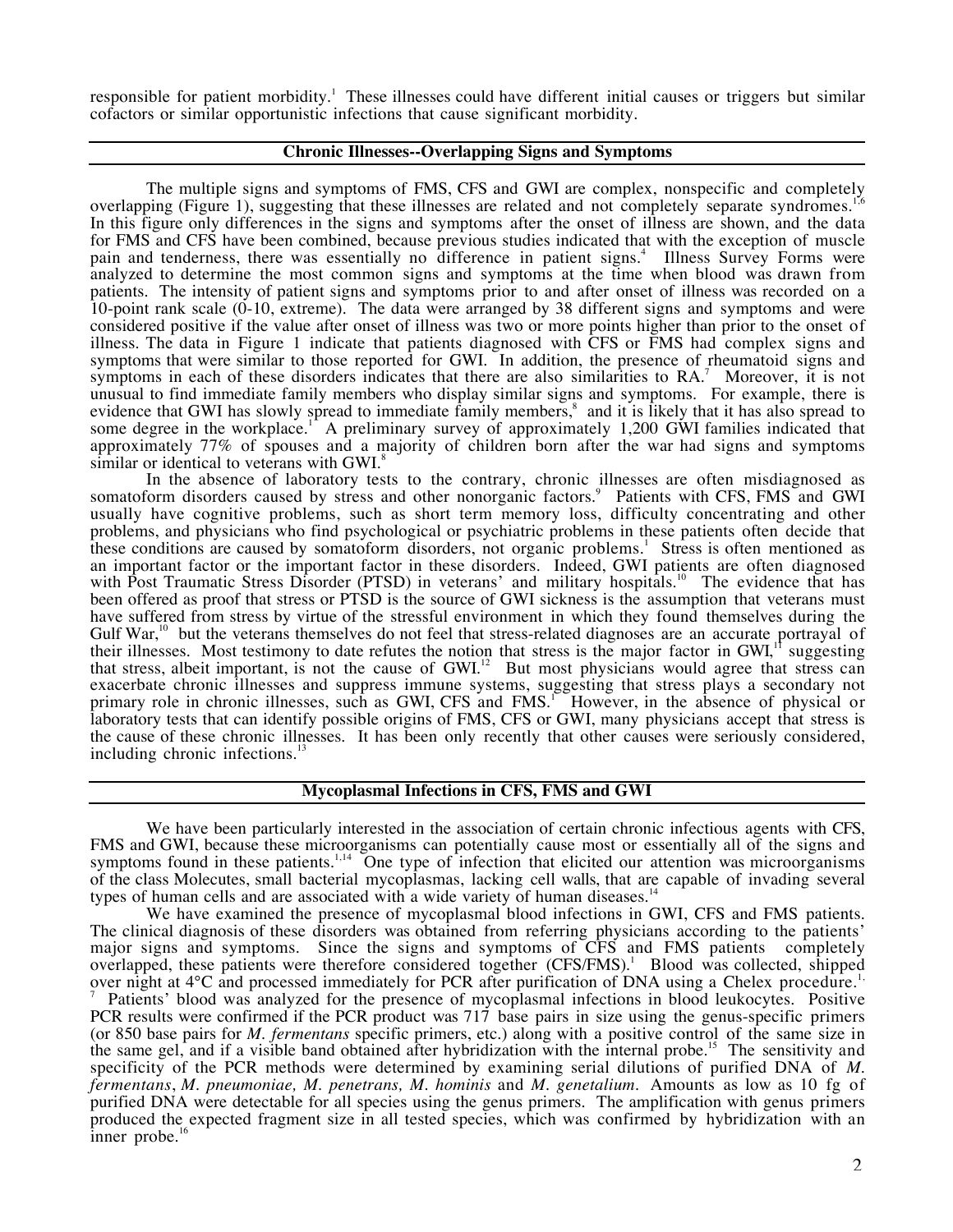Mycoplasma tests were performed on all patients as described previously  $1,7,17$  either from Chelexpurified DNA or DNA prepared from whole blood using a commercial kit. The targeted *Mycoplasma spp*. sequence was amplified from DNA extracted from the peripheral blood of 144/203 CFS or FMS patients (~70%). In 70 healthy subjects positive results for *Mycoplasma spp*. were obtained in 6 samples (<9%). The difference between patient and control groups was significant  $(p<0.001)$ .<sup>17</sup> In addition, two of the 70 controls were positive for *M. fermentans*. The ratio between positive and negative patients was comparable in female and male patients. These results are quite similar to the results recently published by others.<sup>18</sup> Similarly, using Nucleoprotein Gene Tracking to analyze the blood leukocytes from GWI patients we found that 91/200 (45%) were positive for mycoplasmal infections.19,20 In contrast, in nondeployed, healthy adults the incidence of mycoplasmal infections was  $4/62$  ( $\sim 6\%$ ).<sup>19,20</sup>

Patients with FMS or CFS often have multiple mycoplasmal infections and probably other chronic infections as well. When we examined CFS/FMS patients for *M. fermentans*, *M. pneumoniae, M. penetrans, M. hominis* infections, multiple infections were found in over one-half of 93 patients (Figure 2). CFS/FMS patients had double (over 30%) or triple (over 20%) mycoplasmal infections, but only when one of the species was *M. fermentans* or *M. pneumoniae*. 17 Higher score values for increases in the severity of signs and symptoms were also found in patients with multiple infections. CFS/FMS patients infected with different mycoplasma species generally had a longer history of illness, suggesting that patients may have contracted additional infections with time.<sup>17</sup>

In the course of our studies we found that DNA preparation and blood storage was extremely important in preserving the test samples. Storage of blood frozen or at 0-4°C resulted in reproducible assay results, whereas storage at room temperature resulted in loss of PCR signal over time. Within 1-2 days at room temperature, most of the positive samples reverted to negative results.<sup>1</sup> Also, blood drawn in tubes (blue-top) containing citrate and kept at  $0-4$ °C before the assay yielded better results than other anticoagulants, unless the samples were frozen in EDTA (purple-top) tubes.

## **Mycoplasmal Infections in Rheumatoid Diseases**

The underlying causes of rheumatoid diseases are not known, but RA and other autoimmune diseases could be triggered or exacerbated by infectious agents. It has been known for some time that infectious diseases in some animal species result in remarkable clinical and pathological similarities to RA and other rheumatoid diseases. Aerobic and anaerobic intestinal bacteria, viruses and mycoplasmas have been proposed as important agents in  $RA<sup>21</sup>$  Recently there has been increasing evidence that mycoplasmas may play a role in the initiation or progression of RA.<sup>22</sup> Mycoplasmas have been proposed to interact nonspecifically with B-lymphocytes, resulting in modulation of immunity, autoimmune reactions and promotion of rheumatoid diseases.23 *M. pneumoniae, M. salivarium* and *U. urealyticum* have also been found in the joint tissues of patients with rheumatological diseases, suggesting their pathogenic involvement.<sup>2</sup>

When we examined RA patients' blood leukocytes for the presence of mycoplasmas, we found that approximately one-half were infected with various species of mycoplasmas.7 The most common species found was *M. fermentans*, followed by *M. pneumoniae* and *M. hominis* and finally *M. penetrans*. Similar to what we found in CFS/FMS patients, there was a high percentage of multiple mycoplasmal infections in RA patients when one of the species was *M. fermentans*. 7

Although the precise role of mycoplasmas in RA and other rheumatoid inflammatory diseases remains unknown, mycoplasmas could be important cofactors in the development of inflammatory responses and for progression of the disease. As an example of the possible role of mycoplasmas in rheumatological diseases, *M. arthritidis* infections in animals can trigger and exacerbate autoimmune arthritis.<sup>25</sup> This mycoplasma can also suppress T-cells and release substances that act on This mycoplasma can also suppress T-cells and release substances that act on polymorphonuclear granulocytes, such as oxygen radicals, chemotactic factors and other substances.<sup>2</sup> Mycoplasmal infections can increase proinflammatory cytokines, such as Interleukin-1, -2 and -6,<sup>27</sup> suggesting that they are involved in the development and possibly progression of rheumatological diseases.

In addition to mycoplasmal infections, other microorganisms have been under investigation as cofactors or causative agents in rheumatological diseases. The discovery of EB virus<sup>28</sup> and cytomegalovirus<sup>29</sup> in the cells of the synovial lining in RA patients suggested their involvement in RA, possibly as a cofactor. There are a number of bacteria and viruses that are candidates in the induction of  $R$ A or its progression.<sup>30</sup> In support of bacterial involvement in RA, it has been known for some time that antibiotics like minocycline can alleviate the clinical signs and symptoms of  $RA$ <sup>31</sup> Although this has been proposed to be due to their anti-inflammatory activities, these drugs are likely to be acting to suppress infections of sensitive microorganisms like mycoplasmas.

#### **Mycoplasmal Infections in Immunosuppresive and Autoimmune Diseases**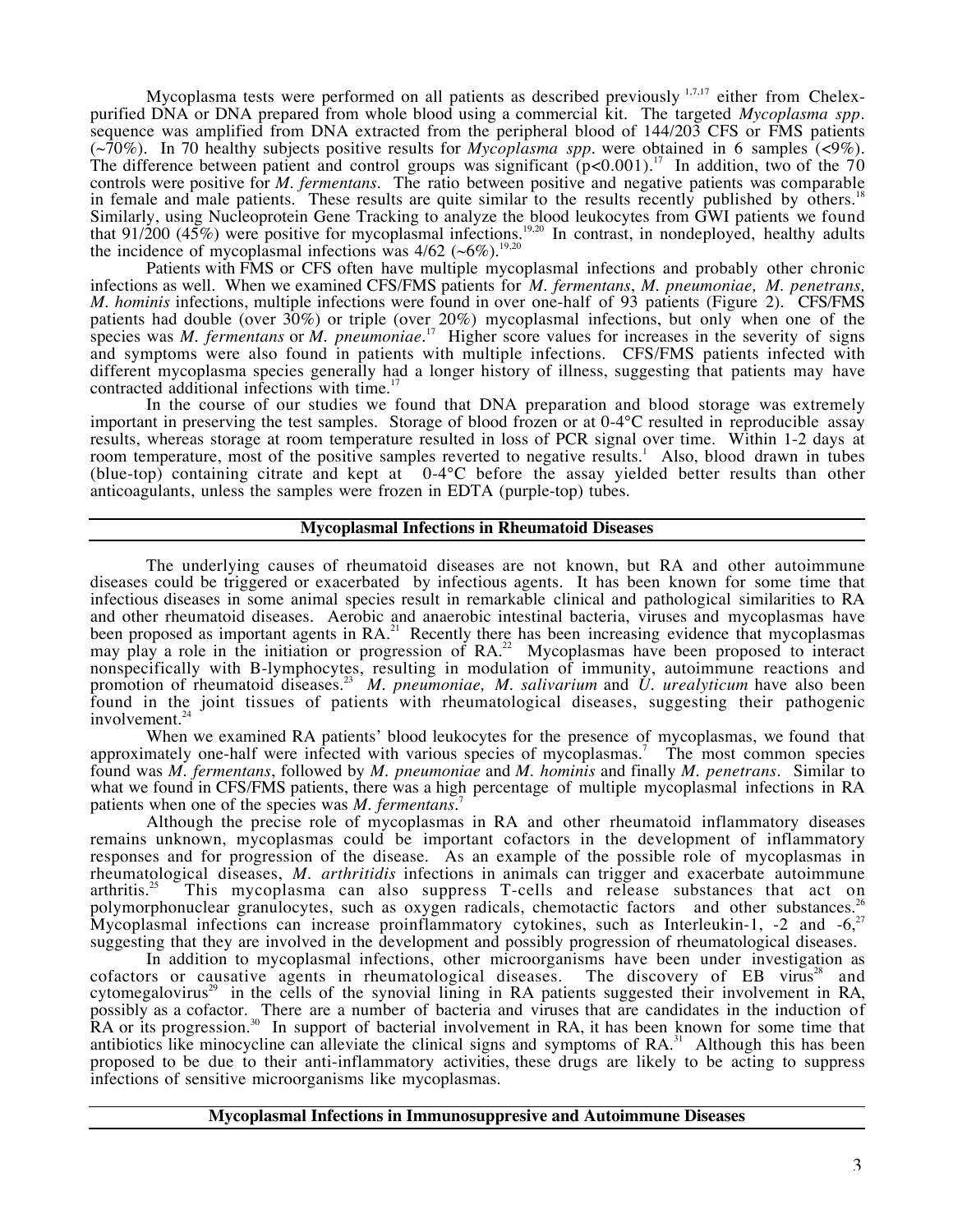Mycoplasmas have been implicated in the progression of HIV-AIDS. It has been known for some time that some species of mycoplasmas are associated with certain terminal human diseases, such as an acute fatal illness found with certain *Mycoplasma fermentans* infections in non-AIDS patients.<sup>32</sup> Recently, mycoplasmal infections have attracted attention as a major source of morbidity in AIDS patients. For example, *M. fermentans* can cause renal and CNS complications in patients with AIDS,<sup>33</sup> and M. penetrans has also been found in the respiratory epithelial cells of AIDS patients.<sup>34</sup> Other species of mycoplasmas have also been found in AIDS patients where they have been associated with disease progression, such as *M*. *prium* and *M. hominis.*<sup>32</sup> Blanchard and Montagnier<sup>35</sup> have proposed that mycoplasmas are cofactors in HIV-AIDS, accelerating progression and accounting, at least in part, for increased susceptibility of AIDS patients to additional infections. In addition to immune suppression, some of this increased susceptibility may be the result of mycoplasma-induced host cell membrane damage from toxic oxygenated products released from intracellular mycoplasmas.<sup>36</sup> Also, mycoplasmas may regulate HIV-LTR-dependent gene expression,<sup>37</sup> suggesting that mycoplasmas may play an important regulatory role in HIV pathogenicity.

There is some preliminary evidence that mycoplasmal infections could be associated with autoimmune diseases. In some mycoplasma-positive GWI cases the signs and symptoms of Multiple Sclerosis (MS), Amyotrophic Lateral Sclerosis (ALS or Lew Gehrig's Disease), Lupus, Graves' Disease and other complex autoimmune diseases have been seen. Such usually rare autoimmune responses are consistent with certain chronic infections, such as mycoplasmal infections, that penetrate into nerve cells, synovial cells and other cell types. These autoimmune signs and symptoms could be caused when intracellular pathogens, such as mycoplasmas, escape from cellular compartments and incorporate into their own structures pieces of host cell membranes that contain important host membrane antigens that can trigger autoimmune responses. Alternatively, mycoplasma surface components ('superantigens') may directly stimulate autoimmune responses,<sup>38</sup> or their molecular mimicry of host antigens may explain, in part, their ability to stimulate autoimmunity.<sup>39</sup>

#### **Mycoplasmal Infections in Other Clinical Conditions**

Asthma, airway inflammation, chronic pneumonia and other respiratory diseases are known to be associated with mycoplasmal infections. For example, *M. pneumoniae* is a common cause of upper respiratory infections,<sup>40</sup> and severe Asthma is commonly associated with mycoplasmal infections.<sup>41</sup> Recent evidence has shown that certain mycoplasmas, such as *M. fermentans* (incognitus strain), are unusually invasive and often found within respiratory epithelial cells.<sup>34</sup>

Heart infections (myocarditis, endocarditis, pericarditis and others) are often due to chronic infections, such as Mycoplasma, $42, 43$  Chlamydia $44$  and possibly other infectious agents.

Other species of mycoplasmas are also associated with various illnesses: *M. hominis* infections were first found in patients with hypogammaglobulinemia, and *M. genitalium* was first isolated from the urogenital tracts of patients with nongonococcal urethritis.<sup>45,46</sup> Although mycoplasmas can exist in the oral cavity and gut as normal flora, when they penetrate into the blood and tissues, they may be able to cause or promote a variety of acute or chronic illnesses. These cell-penetrating species, such as *M. penetrans*, *M. fermentans* and *M. pirum* among others, can probably result in complex systemic signs and symptoms. Mycoplasmas are also very effective at evading the immune system, and synergism with other infectious agents may occur.14 Similar types of chronic infections caused by *Chlamydia, Brucella, Coxiella* or *Boriella* may also be present either as single agents or as complex, multiple infections (see Figure 2) in many of the diseases discussed above.

#### **Mycoplasmal Infections--Treatment Suggestions**

Once mycoplasmal infections have been identified in the white blood cell fractions of subsets of CFS, FMS, GWI, RA and other patients, they can be successfully treated. Appropriate treatment with antibiotics should result in patient improvement and even recovery.<sup>6,19,20</sup> The recommended treatments for mycoplasmal blood infections require long-term antibiotic therapy, usually multiple 6-week cycles of doxycycline (200-300 mg/day),<sup>47</sup> ciprofloxacin (1,500 mg/day), azithromycin (500 mg/day) or clarithromycin (750-1,000 mg/day).<sup>48</sup> Multiple cycles are required, because few patients recover after only a few cycles, possibly because of the intracellular locations of mycoplasmas like *M. fermentans* and *M. penetrans*, the slow-growing nature of these microorganisms and their relative drug sensitivities. For example, of 87 GWI patients that tested positive for mycoplasmal infections, all patients relapsed after the first 6-week cycle of antibiotic therapy, but after up to 6 cycles of therapy 69/87 patients recovered and returned to active duty.<sup>19,20</sup> The clinical responses that were seen were not due to placebo effects, because administration of some antibiotics, such as penicillins, resulted in patients becoming more not less symptomatic, and they were not due to immunosuppressive effects that can occur with some of the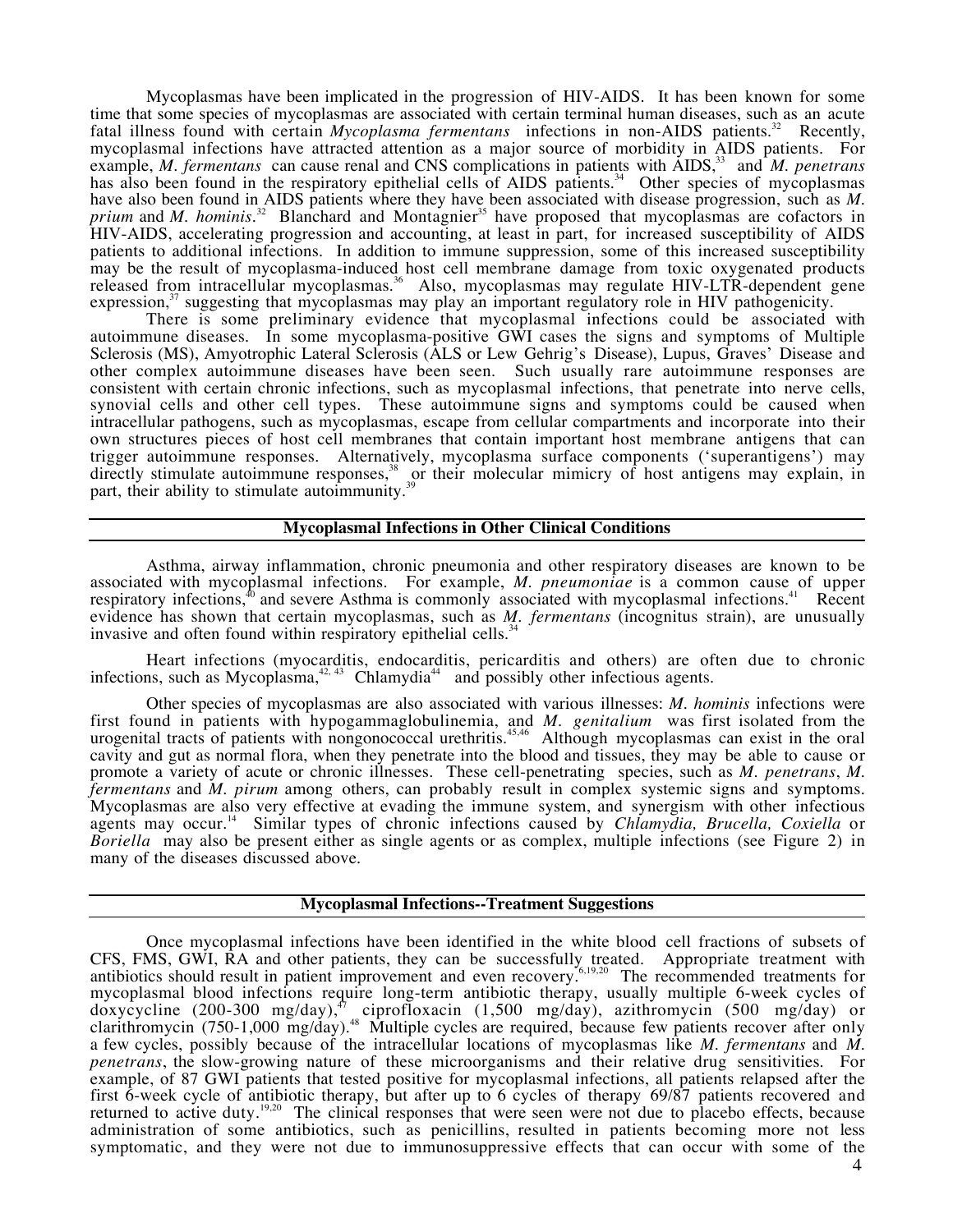recommended antibiotics. Interestingly, CFS, FMS and GWI patients that slowly recover after several cycles of antibiotics are generally less environmentally sensitive, suggesting that their immune systems may be returning to pre-illness states. If such patients had illnesses that were caused by psychological or psychiatric problems or solely by chemical exposures, they should not respond to the recommended antibiotics and slowly recover. In addition, if such treatments were just reducing autoimmune responses, then patients should relapse after the treatments are discontinued.<sup>1</sup>

Patients with CFS, FMS, RA or GWI usually have nutritional and vitamin deficiencies that must be corrected.<sup>48</sup> These patients are often depleted in vitamins B, C and E and certain minerals. Unfortunately, patients with these chronic illnesses often have poor absorption. Therefore, high doses of some vitamins must be used, and others, such as vitamin B complex, must be given sublingual. Antibiotics that deplete normal gut bacteria can result in over-growth of less desirable flora, so *Lactobacillus acidophillus* supplementation is recommended. In addition, a number of natural remedies that boost the immune system are available and are potentially useful, especially during antibiotic therapy or after therapy has been completed.<sup>48</sup> One of us (R.N.) has been involved in the development of ancient African and Chinese natural immune enhancers and cleansers help to restore natural immunity and absorption. Although these products are known to help AIDS patients, their clinical effectiveness in GWI/CFS/FMS/RA patients has not been carefully evaluated. They appear to be useful during therapy to boost the immune system or after antibiotic therapy in a maintenance program to prevent relapses.<sup>3</sup>

Why aren't physicians routinely treating mycoplasmal and other chronic infections? In many cases they are treating these infections, but it has been only recently that such infections have been found in so many unexplained chronic illnesses. These infections cannot be successfully treated with the usual short courses of antibiotics due to their intracellular locations, slow proliferation rates and inherent insensitivity to most antibiotics. In addition, a fully functional immune system may be essential to overcoming these infections, and this is why vitamin and nutritional supplements are so important.

### **Conclusions**

We have proposed that chronic infections are an appropriate explanation for the morbidity seen in a rather large subset of CFS, FMS, GWI and RA patients, and in a variety of other chronic illnesses. Not every patient will have this as a diagnostic explanation or have the same types of chronic infections, and additional research is necessary to clarify the role of such infections in chronic diseases.<sup>1,7</sup> Some patients may have chemical or radiological exposures or other environmental problems as an underlying reason for their chronic signs and symptoms. In these patients, chronic infections may be opportunistic. In others, somatoform disorders or illnesses caused by psychological or psychiatric problems may indeed be important. However, in these patients antibiotics, supplements and immune enhancers should have no lasting effect whatsoever, and they should not recover on such therapies. The identification of specific infectious agents in the blood of chronically ill patients may allow many patients with CFS, FMS, GWI or RA and other chronic diseases to obtain more specific diagnoses and effective treatments for their illnesses. Finally, patients with cardiopathies, AIDS, respiratory illnesses and urogenital infections are often infected with *Mycoplasma, Chlamydia, Brucella* or other chronic, invasive bacterial and parasitic infections, and these patients could benefit from appropriate antibiotic and neutraceutical therapies that alleviate morbidity.

#### **References**

- 1. Nicolson, G. L., Nasralla, M., Haier, J. and Nicolson, N. L. (1998) Biomed. Therapy 16, 266-271.
- 2. Hoffman, C., Rice, D. and Sung, H.-Y. (1996) JAMA 276, 1473-1479.
- 3. Hochberg, M. C., et al. (1992) Arthritis Rheumatol. 35, 498-502.
- 4. Nicolson, G. L. and Nicolson, N. L. (1996) J. Occup. Environ. Med. 38, 14-16.
- 5. Murray-Leisure, K. et al. (1998) Intern. J. Med. 1, 47-72.
- 6. Nicolson, G. L. (1998) Intern. J. Med. 1, 42-46.
- 7. Hier, J., Nasralla, M. and Nicolson, G.L. (1999) Rheumatol. 38, 504-509.
- 8. Senate Committee on Banking, Housing and Urban Affairs, U. S. Congress (1994) U. S. chemical and biological warfare-related dual use exports to Iraq and their possible impact on the health consequences of the Persian Gulf War , 103rd Congress, 2nd Session, Report: May 25, 1994.
- 9. N. I. H. Technology Assessment Workshop Panel. (1994) The Persian Gulf experience and health. JAMA 272, 391-396.
- 10. Nicolson, G. L and Nicolson, N. L. (1997) Med. Confl. Surviv. 13, 140-146.
- 11. House Committee on Government Reform and Oversight, U. S. Congress (1997) Gulf War veterans': DOD continue to resist strong evidence linking toxic causes to chronic health effects, 105th Congress, 1st Session, Report: 105-388.
- 12. U. S. General Accounting Office (1997) Gulf War Illnesses: improved monitoring of clinical progress